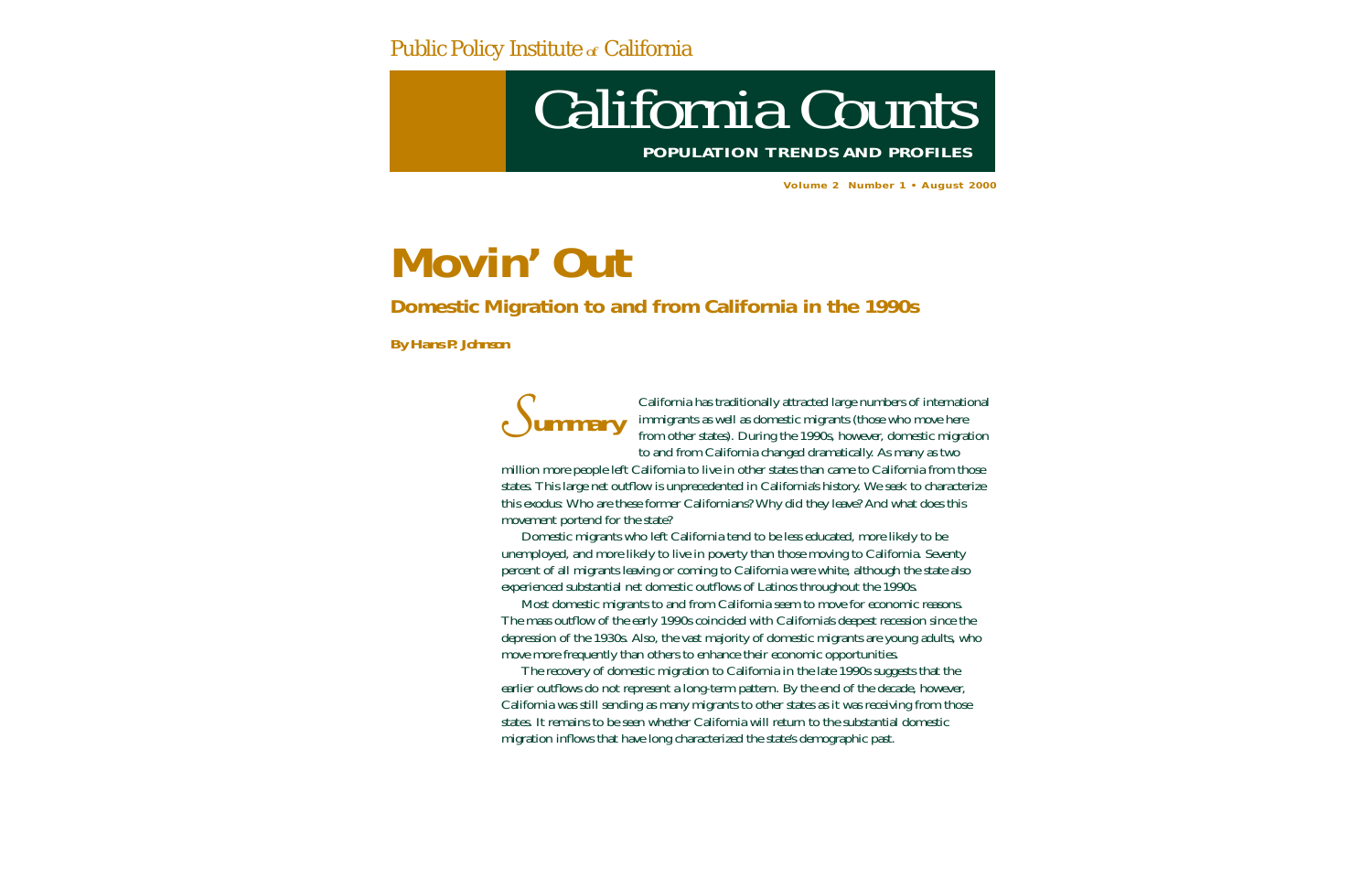**Until recently, domestic migration was a much larger source of population growth than international immigration.**

#### **Introduction**

In the 1990s, California experi-<br>
enced a large influx of immigrants but a net outflow of domestic, or state-to-state, migrants. Immigration patterns have received a good deal of attention, but this domestic outflow is also remarkable, if only because California's population has always been shaped as much by state-tostate migration as by international immigration. Until recently, in fact, domestic migration was a much larger source of population growth than international immigration. At the time of the 1990 census, for example, over half of California's residents were not natives, and almost 60 percent of those not born in California were born in other parts of the United States.

In many years, net domestic migration to California was both positive and large. During the 1950s and early 1960s, annual net inflows consistently exceeded 200,000 per year (see Figure 1). Even as recently as the mid-1980s, net domestic inflows exceeded 100,000 per year. Before the 1990s, California had experienced net domestic outflows in only two years and those outflows were quite small: Between July 1970 and July 1972, 47,000 more people left California than moved to the state.

The 1990s were the first years in which California experienced tremendous net outflows of domestic migrants. These outflows reached their peak between July 1993 and July 1994, when over 400,000 more Californians left for other states than moved here from those states. Over the entire decade, as many as two million more peo ple left the state than arrived from the rest of the country.<sup>1</sup> In this report, we seek to characterize this outflow. Who are these former Californians? Why did they leave the state? And what does this exo dus portend for California's future population?

# **Who Is Leaving<br>California?**

As a group, domestic migrants<br>
entering California do not resemble those leaving the state. On average, newcomers have higher incomes, more education,

<sup>1</sup> Estimates of the net outflow vary substantially (see the text box, "Measuring Domestic Migration," on page 4). Despite the outflow of domestic migrants, California's population continued to grow during the 1990s through international immigration and natural increase. Although growth rates were substantially lower than in the 1980s, between 1990 and 1999 the state's population increased by 3.3 million people according to the Census Bureau and by 4.2 million people according to the California Department of Finance. According to the Census Bureau, the net inflow of 2.2 million international immigrants was offset by the net outflow of 2.2 million domestic migrants. Estimates by the California Department of Finance imply a much lower net outflow of about 1.2 million domestic migrants.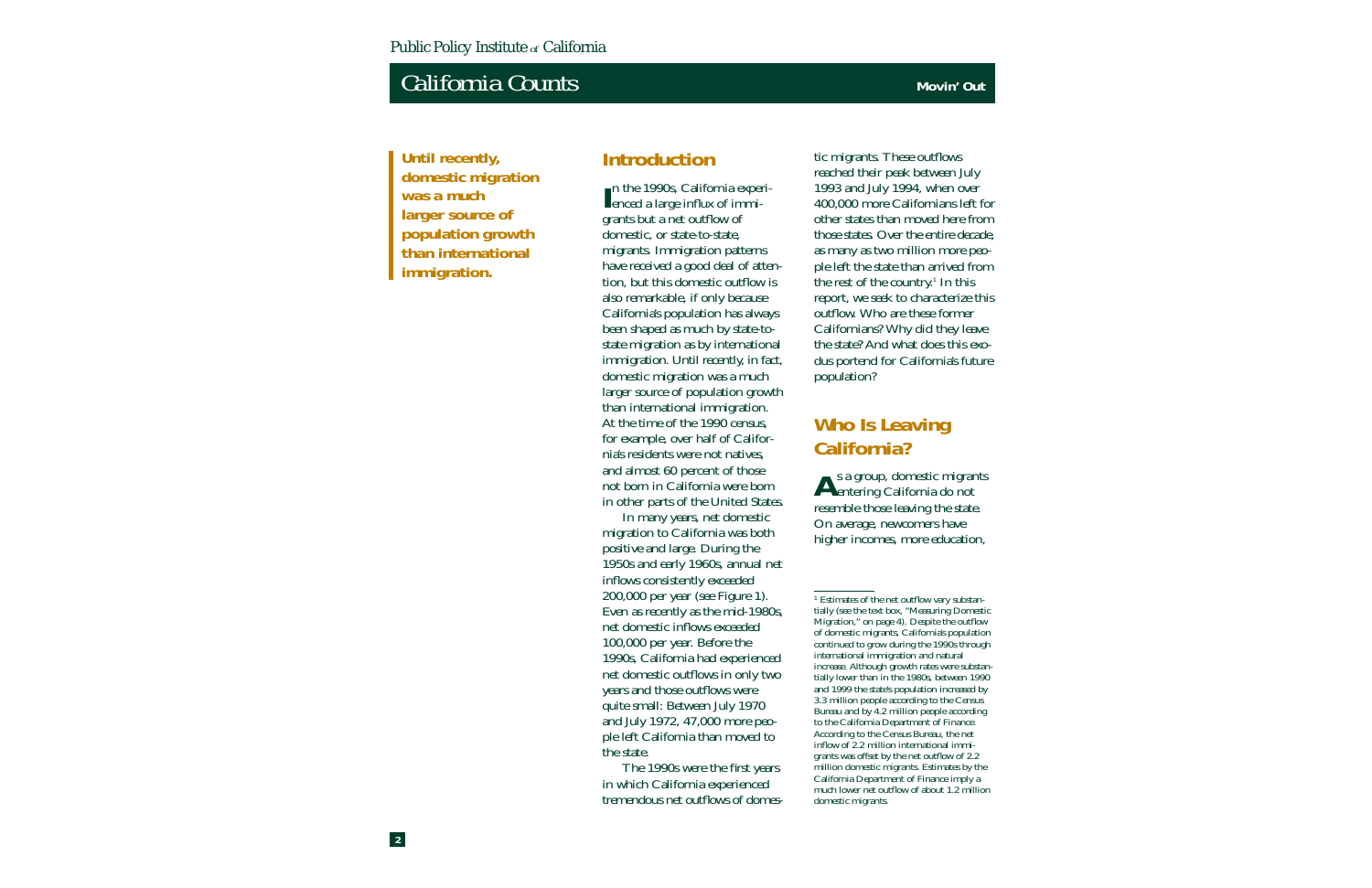and are less likely to be married than those leaving California. They are also less likely to live in poverty and receive public assistance. Taken together, these characteristics suggest that California benefits from domestic migration by attracting relatively welleducated and high-earning populations. Still, the sheer magnitude of the domestic outflow during the 1990s means that California lost residents of every income and education level to other states.

#### **Demographic Characteristics**

The propensity to migrate peaks at young adult ages—a time of life marked by the transitions of schooling, employment, marriage, and childbearing. This pattern holds for both men and women as well as for domestic migrants to and from California. Although California experienced net outflows of domestic migrants for every age group during the 1990s, the outflows were concentrated among young adults and their children (see Figure 2). As outflows from the state lessened in the late 1990s, the outflow of children actually increased (see Table 1). There are two reasons for this pattern. First, out-migrants in the late 1990s were more likely to have children than those who left in the early 1990s. Second, adults who came to California were less likely to have children than those who arrived earlier in the decade.

**California and the Rest of the United States, 1950–1999 400 300** Migration (in thousands) **Migration (in thousands) 200 100** <u>andalah</u> **0 –100 –200 –300 –400 –500 1950–51 1960–61 1970–71 1980–81 1990–91** Sources: 1950–1970: PPIC estimates derived from the California Department of Finance and Immigration and Naturalization Service data. 1970–1993: PPIC estimates from Johnson (1996). 1994–1999: Census Bureau estimates.

**Figure 1. Annual Net Domestic Migration Between** 



#### **Figure 2. Domestic Migrants by Age Group, 1990–1999**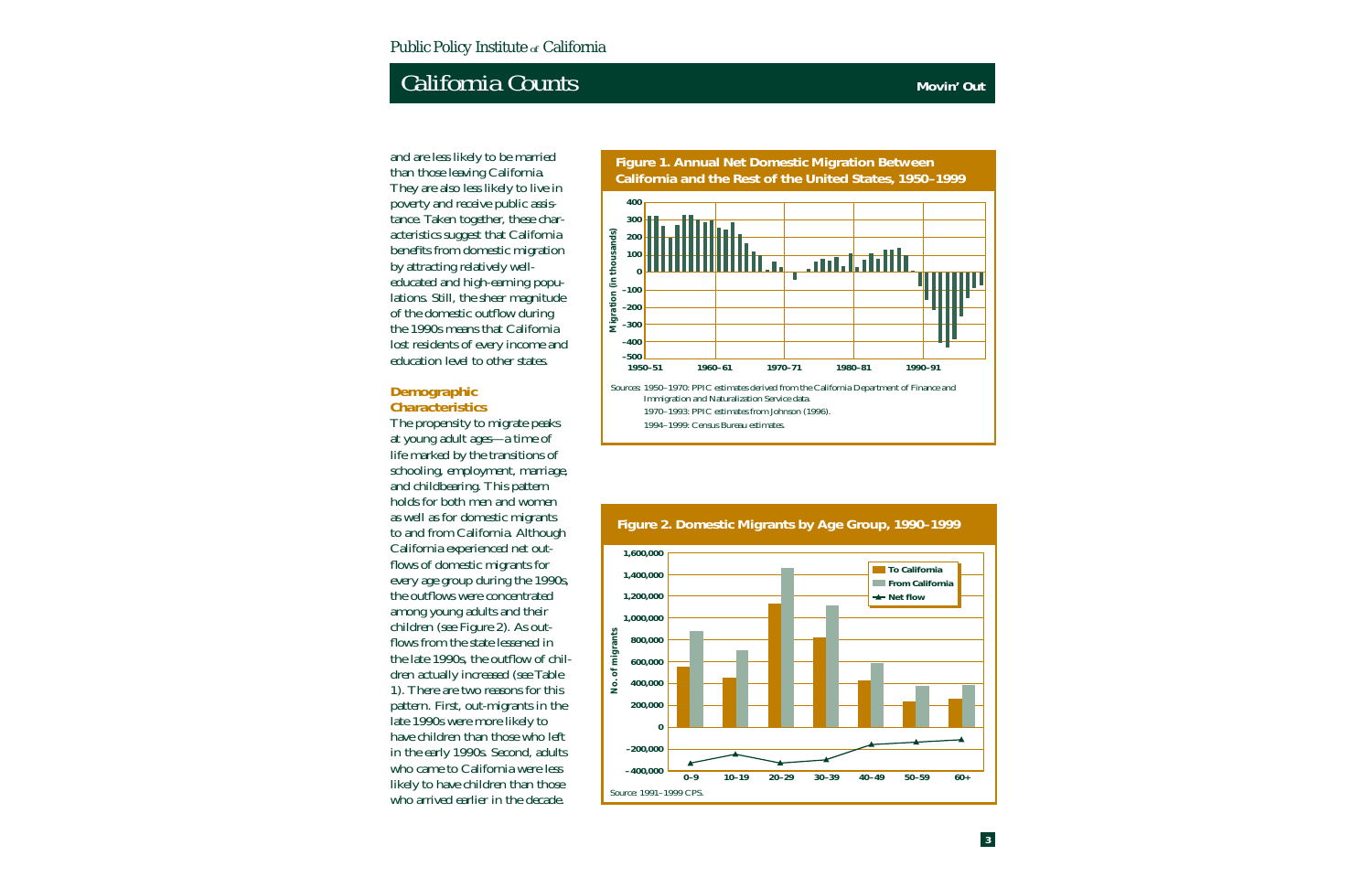#### **Measuring Domestic Migration**

Estimating domestic migration is not an easy task, largely because the United States does not restrict or regulate movement between states or maintain any sort of universal address registration. In this report, we rely on estimates developed by the United States Census Bureau for *numbers* of domestic migrants; we also derive certain estimates from California Department of Finance (DOF) data. For *characteristics* of domestic migrants, we use the annual March supplements of the Current Population Survey (CPS).

Both the Census Bureau and the DOF develop annual estimates of net migration to and from California. The Census Bureau further breaks down net migration into net domestic and net international migration. For net domestic migration, the Census Bureau primarily relies on Internal Revenue Service data on address changes for tax filers. The Census Bureau estimates that during the 1990s, California experienced net domestic migration losses of 2.2 million people. The DOF relies primarily on driver license address changes to estimate domestic migration but publishes estimates only of total net migration. Our DOF implied estimates take the DOF total migration estimates and subtract Census Bureau estimates of net international migration. The DOF implied estimates suggest that the state lost 1.2 million people through domestic migration during the 1990s. The CPS places the net outflow at 1.6 million—higher than the derived estimate based on DOF numbers but substantially lower than the Census Bureau estimate. Although the levels are different between the estimates, the temporal patterns are consistent.



In the CPS, domestic migrants are identified by survey participants' responses to a question regarding residence one year before the survey. The survey includes a wealth of social, economic, and demographic information. However, we do not know the timing of a migrant's move within the year. Most of the characteristics we consider are determined at the time of the survey and thus reflect the respondent's status at the destination. Information on other characteristics, such as income and public assistance, is based on the year before the survey year, and thus reflects a migrant's condition at both the origin and the destination.

Because of small sample sizes, we pool the CPS data across years, providing estimates for the entire decade and in some cases for 1990–1995 and 1995 –1999. It is important to remember that these are pooled estimates of annual domestic migration. The total sample consists of almost 5,000 domestic migrants to or from California. Even after pooling across years, however, sample sizes are small for certain subgroups. In the text, we note instances where point estimates are especially uncertain because of small sample sizes.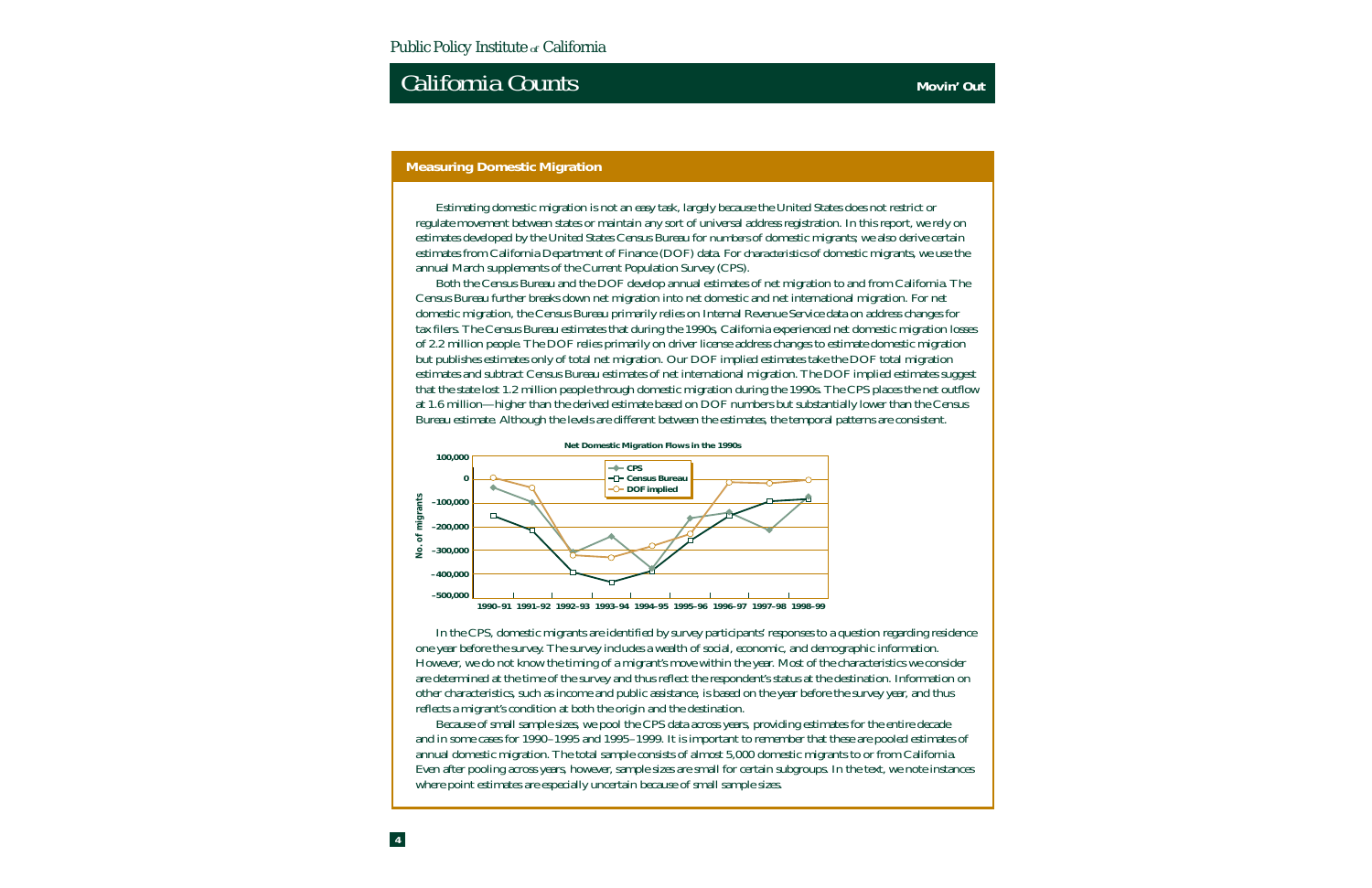With the exception of older movers, women and men were equally represented in domestic migration flows. Among those aged 60 and over, however, women constituted almost 60 percent of all domestic migrants. This higher proportion of women among elderly out-migrants reflects their longer life expectancies and thus greater numbers at older ages. Still, older Californians are less likely to move than younger adults, and net outflows at older ages were relatively small.

The vast majority of domestic migrants both to and from California were white (see Figure 3). Indeed, the percentage of whites who left the state is higher than the percentage of whites in California generally. In contrast, the domestic flows to California generally reflected the racial and ethnic composition of the rest of the United States.2 The overrepresentation of whites among domestic out-migrants has led some observers to apply the term "white flight" or even "white fright" to describe this pattern. Although some whites may have left the state out of racial or ethnic prejudice, the overrepresentation of whites in the outflow is also a consequence of this group's more extensive social networks (includ-

|                        | <b>Average Annual</b>  | <b>Total</b> |              |  |
|------------------------|------------------------|--------------|--------------|--|
|                        | 1990-1995<br>1995-1999 |              | 1990-1999    |  |
| $0 - 19$               | $-45,000$              | $-91,000$    | $-588,000$   |  |
| $20 - 39$              | $-103,000$             | $-29,000$    | $-633,000$   |  |
| $40 - 59$              | $-41,000$              | $-25,000$    | $-305,000$   |  |
| $60+$                  | $-21,000$              | $-3,000$     | $-117,000$   |  |
| All ages               | $-210,000$             | $-148,000$   | $-1,642,000$ |  |
| Source: 1991-1999 CPS. |                        |              |              |  |

**Table 1. Net Domestic Migration by Age**



### **Figure 3. Domestic Migrants by Race/Ethnicity**

<sup>2</sup> The exception is for Asians and others, constituting only 4 percent of the entire U.S. population, but 9 percent of domestic migrants to California.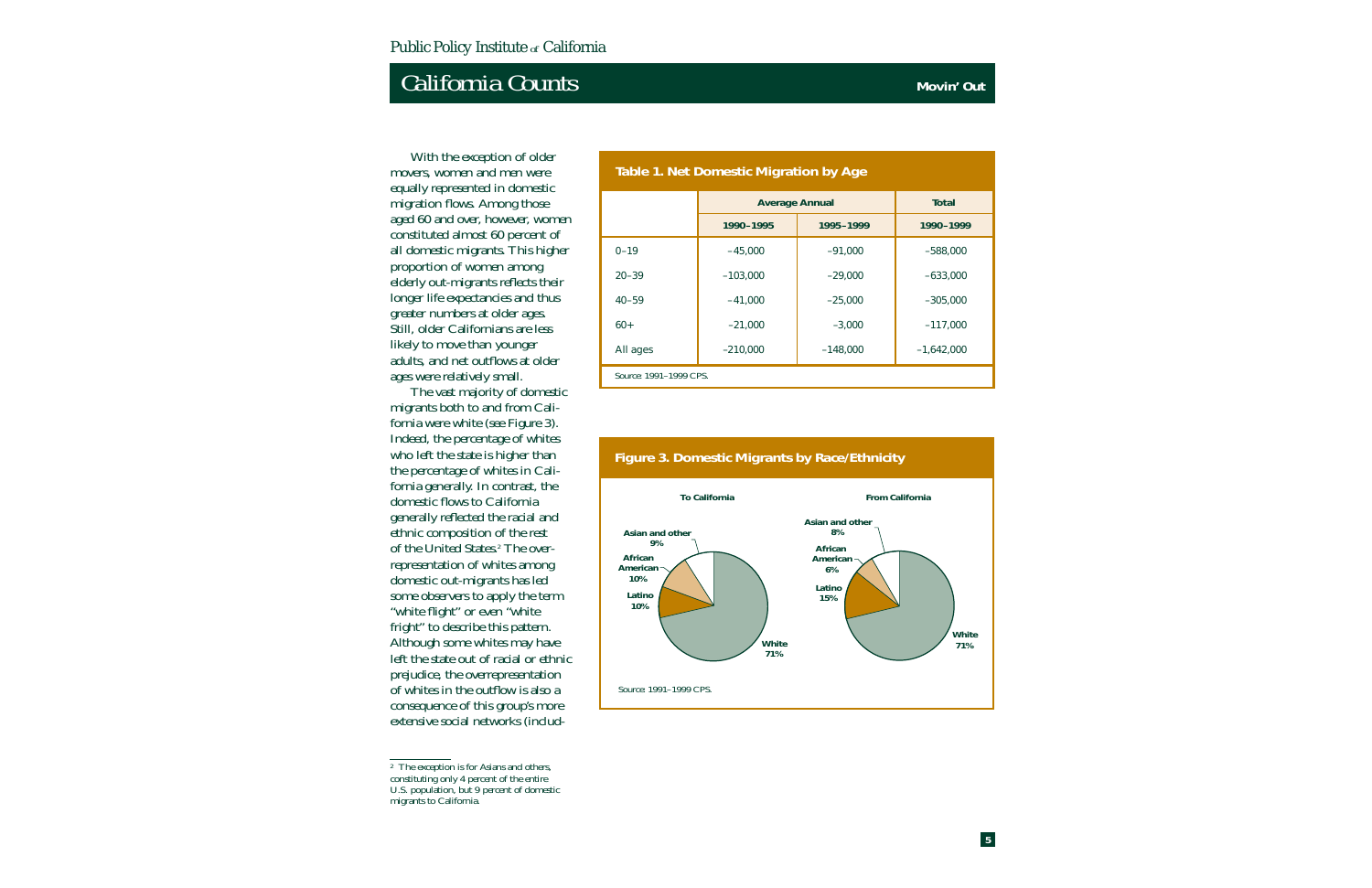**By the end of the 1990s, California was experiencing much more "Latino flight" and "Asian flight" than "white flight."**

ing job networks) outside California as well as a greater likelihood of retirement-based migration among white migrants than among other groups.3 Between 1990 and 1999, California experienced a net outflow of more than one million whites, although the annual net outflows declined substantially toward the end of the decade (see Table 2).

California also experienced a large net outflow of Latinos. Between 1990 and 1999, almost a half-million more Latinos left California for other parts of the United States than arrived from other states. This pattern indicates that Latinos are dispersing across the nation even as large numbers are

<sup>3</sup> Whites constitute almost three of every four Californians over age 65.

**Average Annual in the Total development of Total** 

arriving in California from Mexico and other countries. States with the greatest rates of Latino population growth in the 1990s included Nevada, Oregon, and Washington, all of which are popular destinations for those leaving California.

A higher proportion of Asians and African Americans arrived in California than left for other states. For African Americans, this gap led to positive net migration flows to California for the entire decade.<sup>4</sup> Asians experienced positive domestic migration in the early 1990s but net outflows in the second part of the decade.

By the end of the decade, increased movement of Latinos and Asians out of the state led to a shift in the composition of domestic out-migrants. Early in the decade, 76 percent of out-migrants were white; by 1998–1999, only 59 percent were white, and net outflows of Latinos and Asians exceeded that of whites. By the end of the 1990s, California was experiencing much more "Latino flight" and "Asian flight" than "white flight."

While California continued to receive large numbers of immigrants from abroad, the state lost

#### **Table 2. Net Domestic Migration Flows by Race/Ethnicity**

|                                        | 1990-1995      | 1995-1999          | 1990-1999            |  |
|----------------------------------------|----------------|--------------------|----------------------|--|
| White                                  | $-188,000$     | $-45,000$          | $-1,166,000$         |  |
| Latino                                 | $-33,000$      | $-54,000$          | $-431,000$           |  |
| African<br>American<br>Asian and other | 6,000<br>5,000 | 7,000<br>$-27,000$ | 65,000<br>$-110,000$ |  |
| Source: 1991-1999 CPS.                 |                |                    |                      |  |

<sup>4</sup> Because of small sample sizes, the estimate of net flow for African Americans is uncertain. The point estimate of the net flow for 1990–1999 is 65,000, but the 90 percent confidence interval (–19,000 to 150,000) includes the possibility that the net flow was negative.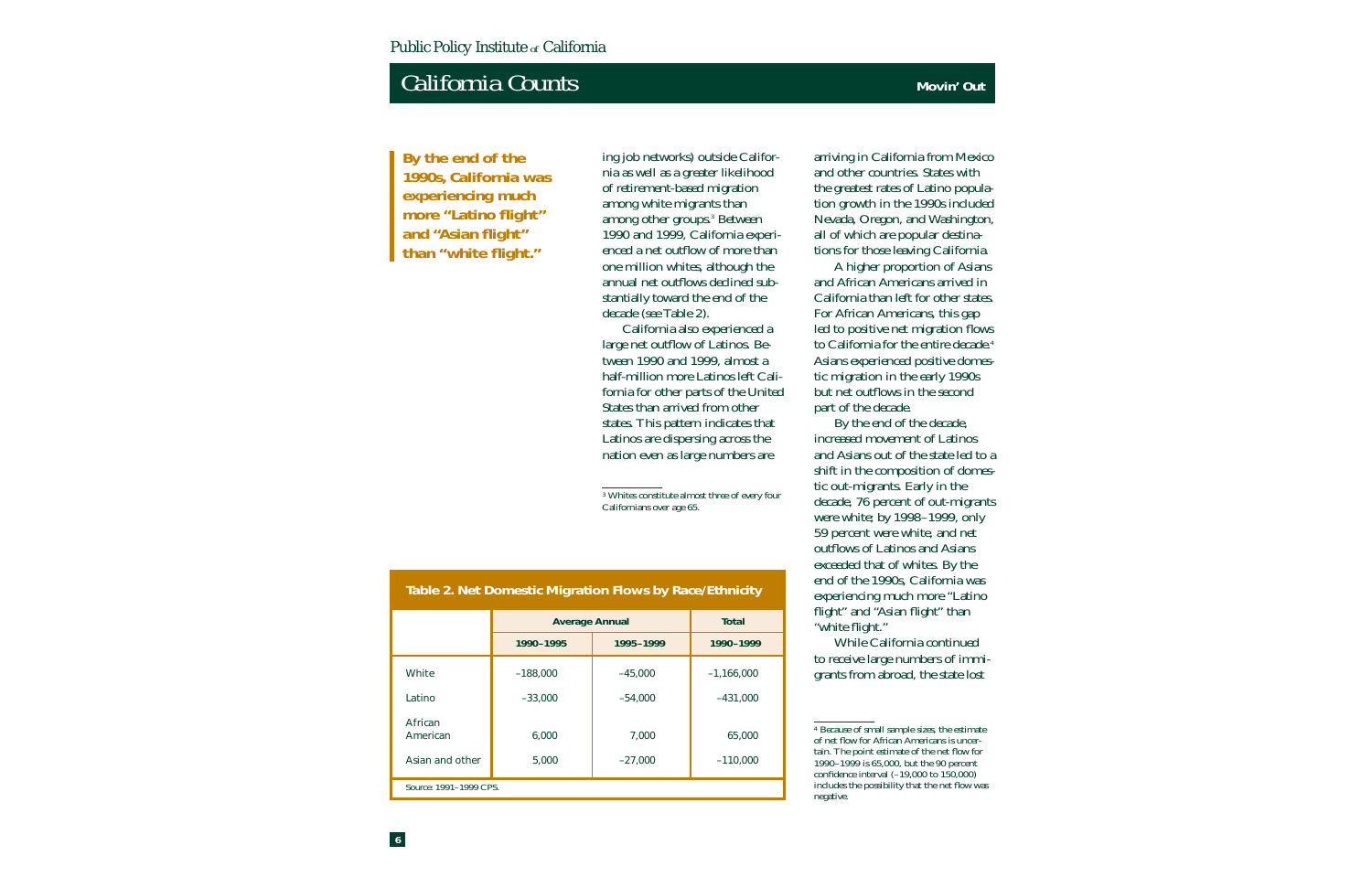almost 200,000 foreign-born people to other states between 1993 and 1999 (see Table 3).<sup>5</sup> Still, foreign-born residents of California are less likely to move to other states than are U.S.-born residents of California. The difference is especially pronounced for third and subsequent generations, who constitute 54 percent of all Californians but 71 percent of domestic out-migrants. The relatively lower propensity of the foreignborn to move from California is not particularly surprising, as they have already chosen the state as their preferred destination in their international migration.

Before the 1990s, California served as a gateway for domestic migrants to the rest of the West, attracting migrants from distant states, particularly from the Northeast, and sending migrants to the rest of the West. During the 1990s, domestic migrants to California were still more likely to originate in the Northeast than domestic migrants from California were to settle in the Northeast, and the West remained the favored destination of migrants from California. However, the large domestic outflows of the 1990s meant that California lost domestic migrants to every region of the country (see Figure 4).

#### **Table 3. Domestic Migrants by Immigrant Status, 1993–1999**

|                                                                                                                                                                      | <b>Percentage Distribution</b> | <b>Absolute</b><br><b>Flows</b> |                          |                           |  |
|----------------------------------------------------------------------------------------------------------------------------------------------------------------------|--------------------------------|---------------------------------|--------------------------|---------------------------|--|
|                                                                                                                                                                      | California                     |                                 | <b>Domestic Migrants</b> | of Net<br><b>Domestic</b> |  |
|                                                                                                                                                                      | <b>Residents</b>               | <b>To California</b>            | <b>From California</b>   | <b>Migration</b>          |  |
| First<br>generation                                                                                                                                                  | 25                             | 16                              | 16                       | $-184,000$                |  |
| Second<br>generation                                                                                                                                                 | 20                             | 10                              | 14                       | $-256,000$                |  |
| $Third+$<br>generation                                                                                                                                               | 54                             | 74                              | 71                       | $-764,000$                |  |
| All<br>generations                                                                                                                                                   | 100                            | 100                             | 100                      |                           |  |
| Note: First generation immigrants are people born outside the United States; the second<br>the parameter of property of the three parameters and third and eubeniust |                                |                                 |                          |                           |  |

eneration consists of people with at least one parent born abroad; and third and subse generations (third+) are those with both parents born in the United States.

Source: 1994–1999 CPS.



#### **Figure 4. Domestic Migration by Region of Origin and Destination, 1990–1999**

<sup>5</sup> The CPS did not identify immigrant status until 1994, providing information on migrants from 1993.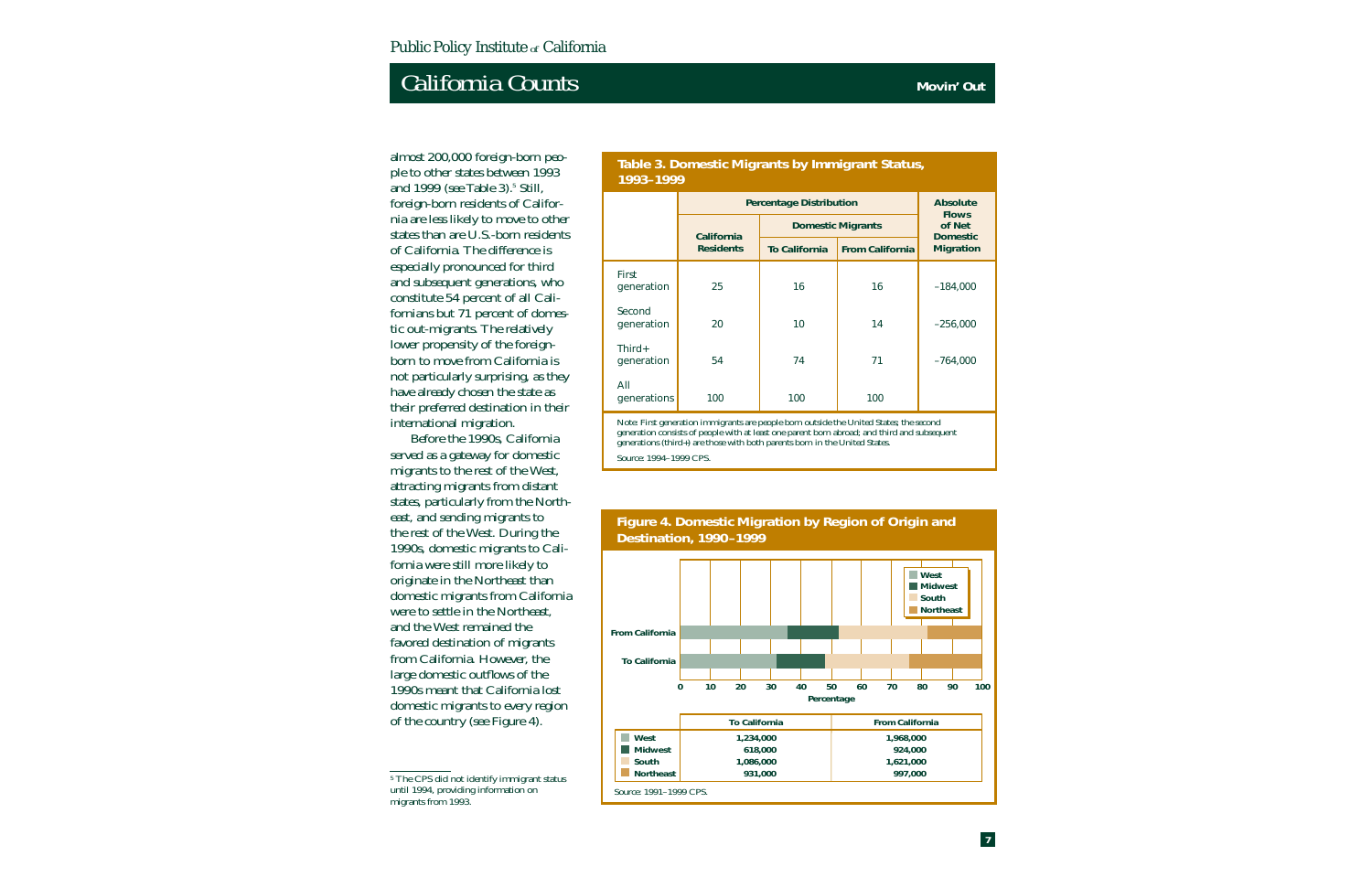*California Counts* **will be available by e-mail soon.** 

**Subscribe now to receive future editions of**  *California Counts***, a FREE publication of PPIC, by e-mail instead of by mail.** 

**See the enclosed card for details.**

Almost half the net outflow was to other states in the West, with the greatest losses to Arizona, Texas, Oregon, Washington, and Idaho (see Table 4).6 These net losses to the rest of the West declined substantially in the late 1990s. Over the course of the decade, California experienced net migration gains from only 12 states. Of these, the largest gains were from Illinois, Alaska, Massachusetts, Hawaii, and Connecticut.

Compared to the rest of the country, California tends to be relatively unattractive to out-ofstate families and relatively desirable among domestic migrants living alone or with roommates. Almost half of California's net outflow consisted of people living in married-couple families with children (see Table 5). People who live alone or with unrelated roommates make up 14 percent of California's population but 24 percent of those moving here from other states. They also account for 20 percent of California's outmigrants.

#### **Economic Characteristics and Educational Attainment**

During the 1990s, California experienced a net domestic migration loss of more than 700,000 poor or near poor, accounting for just under half of the total net outflow.7 Poverty rates are substantially higher for domestic migrants who leave California than for U.S.

| Table 4. Leading States of Origin and Destination, 1990–1999 |         |                        |                                       |                                                |        |            |            |
|--------------------------------------------------------------|---------|------------------------|---------------------------------------|------------------------------------------------|--------|------------|------------|
| <b>States with Greatest Gross Flows</b>                      |         |                        | <b>States with Greatest Net Flows</b> |                                                |        |            |            |
| <b>To California</b>                                         |         | <b>From California</b> |                                       | <b>To California</b><br><b>From California</b> |        |            |            |
| Washington                                                   | 396,000 | Washington             | 534,000                               | <b>Illinois</b>                                | 59,000 | Arizona    | $-233,000$ |
| Texas                                                        | 338,000 | Texas                  | 523,000                               | Alaska                                         | 47,000 | Texas      | $-185,000$ |
| Oregon                                                       | 233,000 | Arizona                | 449,000                               | <b>Massachusetts</b>                           | 47,000 | Oregon     | $-141,000$ |
| Arizona                                                      | 216,000 | Oregon                 | 374,000                               | Hawaii                                         | 47,000 | Washington | $-138,000$ |
| <b>Florida</b>                                               | 192,000 | Nevada                 | 320,000                               | Connecticut                                    | 45,000 | Nevada     | $-133,000$ |

<sup>6</sup> All these states, with the exception of Texas, are in the West. The Census Bureau considers Texas to be in the South.

<sup>7</sup> We define the near poor as those who live at 1.0 to 1.5 times the poverty rate.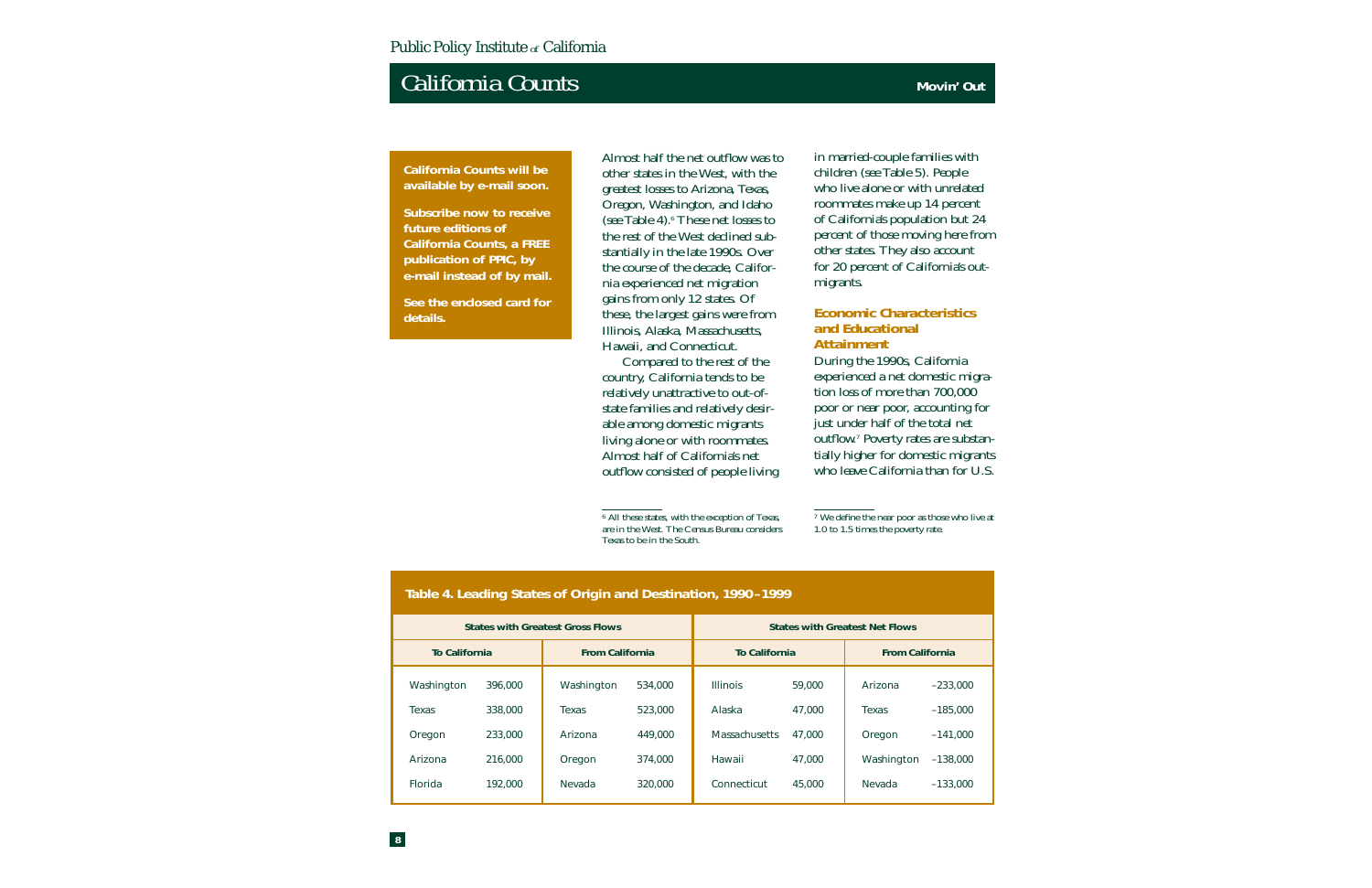# **California Counts Counts Counts Counts Movin' Out**

residents who come to California. This difference was accentuated in the last half of the decade, when almost 25 percent of out-migrants were living in poverty (see Table 6).

The use of public assistance by domestic migrants mirrors these poverty rates. Domestic migrants receiving public assistance were more likely to leave California than to arrive here (3.4 percent versus 2.2 percent). They were also less likely to receive public assistance than were California's other residents. Despite the state's relatively generous welfare payments and less restrictive eligibility rules, the difference in public assistance receipt between in-migrants and out-migrants actually increased in the last half of the 1990s. Between 1995 and 1999, only 1.2 percent of domestic migrants to California reported receiving public assistance compared to 3.5 percent of California's out-migrants.

Similarly, household incomes tended to be higher for domestic migrants to California (22 percent of whom live in households with annual incomes of at least \$80,000) than for those who left the state (17 percent of whom reported that income).8 Nevertheless, California experienced net losses of domestic migrants for every income group. For the entire decade, those losses were concentrated in the lower income groups (see

**Net losses of domestic migrants were concentrated in the lower income groups.**

#### **Table 5. Net Domestic Migration by Household and Family Type**

|                          | <b>Average Annual Net Migration</b> | <b>Total</b> |            |
|--------------------------|-------------------------------------|--------------|------------|
|                          | 1990-1995                           | 1995-1999    | 1990-1999  |
| Married with children    | $-86.700$                           | $-77,400$    | $-742.800$ |
| Single parent            | $-25,300$                           | $-36,100$    | $-270,500$ |
| Married without children | $-51,800$                           | $-17,900$    | $-330,400$ |
| Other family             | $-15,400$                           | $-13,200$    | $-129,400$ |
| Nonfamily                | $-28,800$                           | 0            | $-143,800$ |

Note: Other families consist of unmarried but otherwise related individuals living together; nonfamilies consist of people living alone or with unrelated roommates.

#### **Table 6. Poverty Rates for Domestic Migrants and California Residents (in percent)**

|                          | 1990-1995 | 1995-1999 | 1990-1999 |  |  |
|--------------------------|-----------|-----------|-----------|--|--|
| Domestic migrants        |           |           |           |  |  |
| To California            | 15.8      | 15.4      | 15.6      |  |  |
| From California          | 16.8      | 23.2      | 19.4      |  |  |
| All California residents | 16.4      | 16.6      | 16.5      |  |  |

<sup>8</sup> Incomes are in 1998 dollars.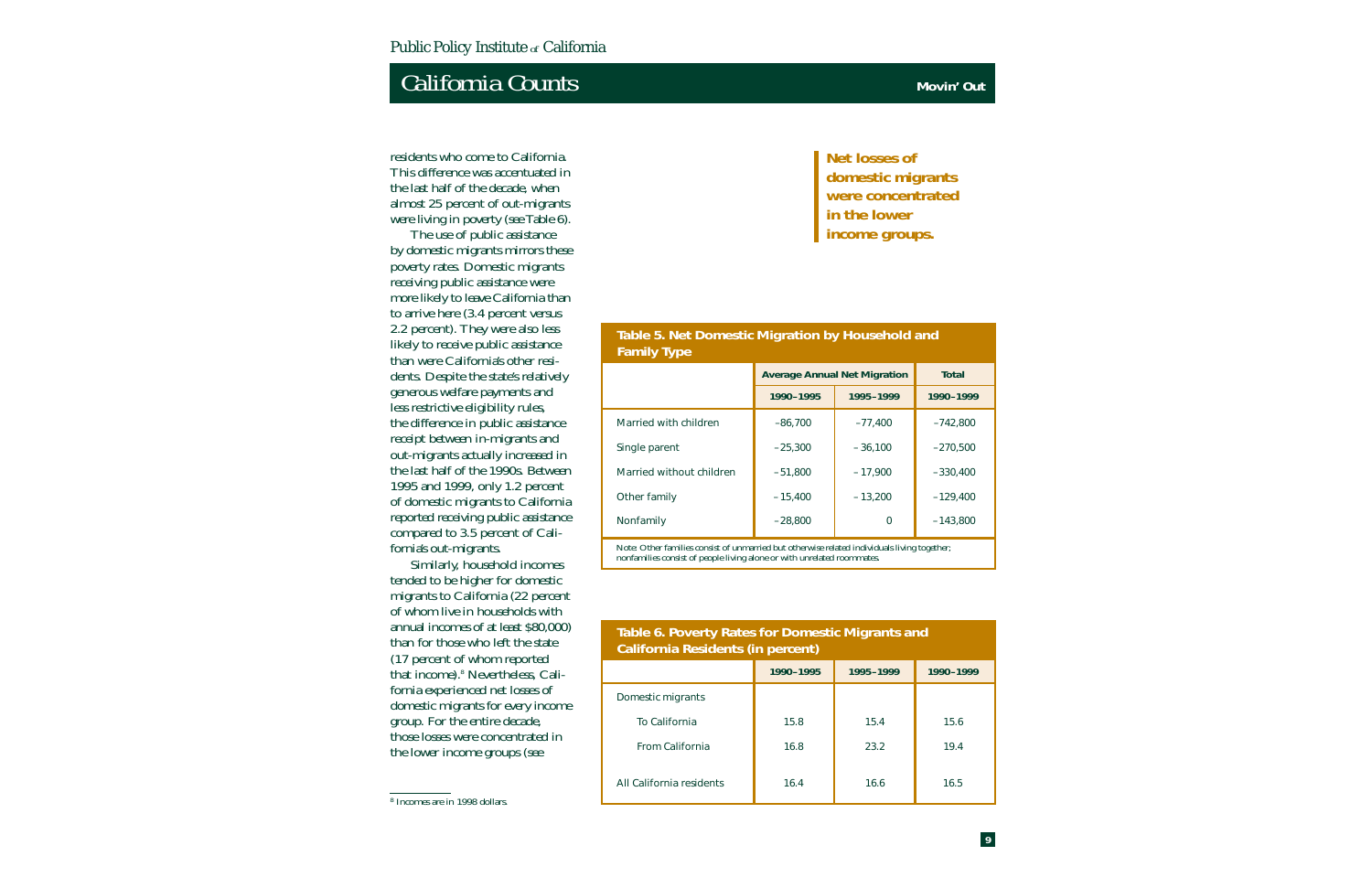**Almost two of every three migrants to California either attended or graduated from college, compared to only about half of those leaving the state.**

Figure 5). By the latter half of the decade, net losses of high-income migrants had ceased, while net losses of low-income households continued unabated (see Table 7).

For migrants over age 18, labor force participation rates are virtually identical for domestic in-migrants and out-migrants. However, unemployment rates are substantially higher for those who left the state (see Table 8).<sup>9</sup> Because California's unemployment rate was higher than the nation's throughout this period, it appears that many who left California did so to seek employment. In contrast, many newcomers to California seem to have had jobs in hand or strong prospects for obtaining one.

Domestic migrants to California also tended to be better educated than those who left California. Almost two of every





#### **Table 7. Net Domestic Migration by Household Income**

| Income                             | <b>Average Annual</b>  | <b>Total</b> |            |  |
|------------------------------------|------------------------|--------------|------------|--|
| (\$ thousands)                     | 1990-1995<br>1995-1999 |              | 1990-1999  |  |
| $<$ 20                             | $-59,000$              | $-67,000$    | $-564,000$ |  |
| $20 - 40$                          | $-73,000$              | $-30,000$    | $-486,000$ |  |
| $40 - 60$                          | $-34,000$              | $-31,000$    | $-297,000$ |  |
| $60 - 80$                          | $-24,000$              | $-17,000$    | $-191,000$ |  |
| $80+$                              | $-19,000$              | $-2,000$     | $-104,000$ |  |
| Note: Incomes are in 1998 dollars. |                        |              |            |  |

<sup>9</sup> People are considered a part of the labor force if they are either employed or unemployed but looking for work. These labor force data are primarily based on the migrant's status at the destination.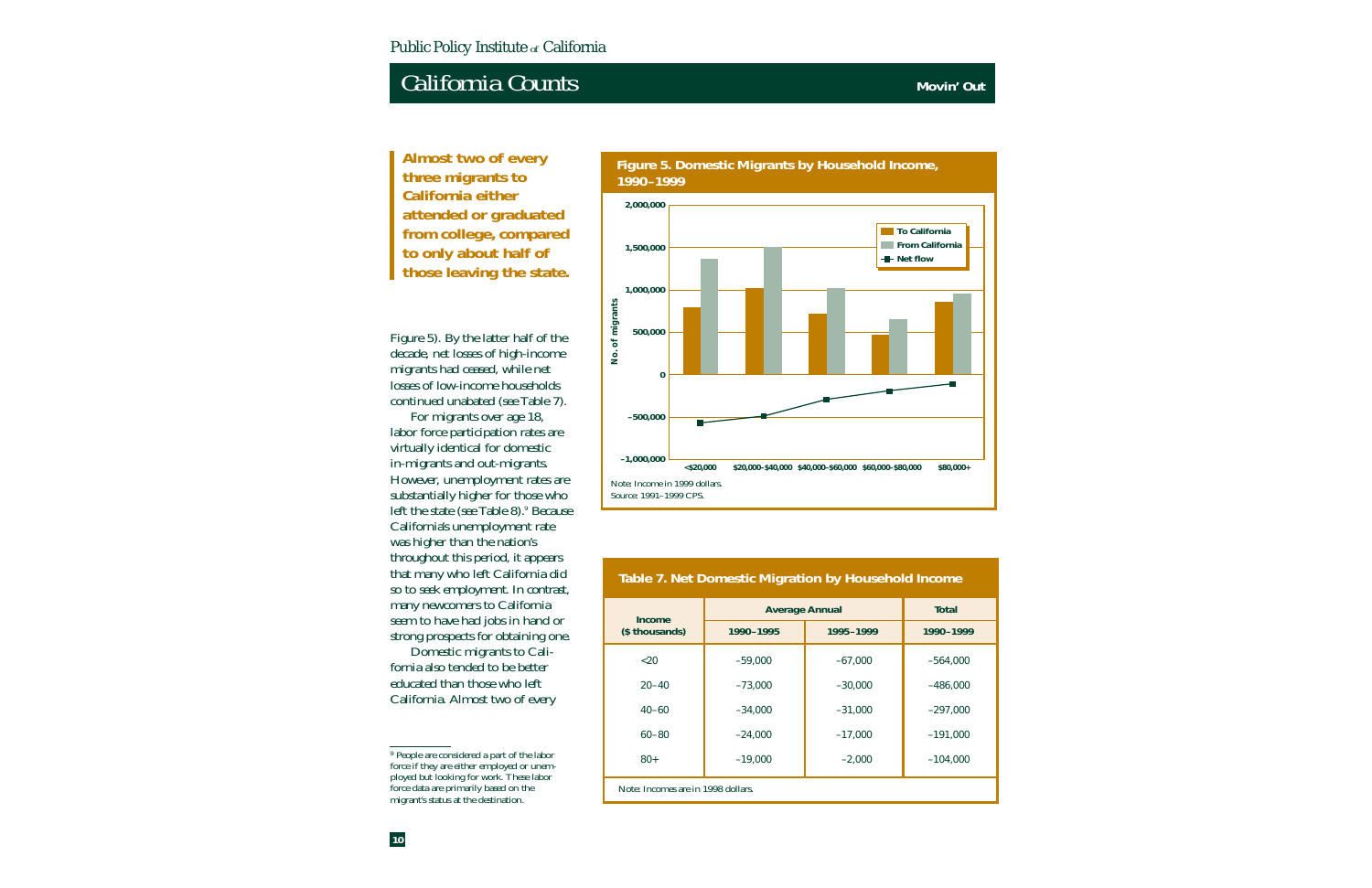### **Table 8. Unemployment Rates of Domestic Migrants (in percent)** To California **11.6 8.3** 9.9 From California 15.4 10.8 13.4 **1990–1995 1995–1999 1990–1999** Note: For almost all domestic migrants, labor force status is determined at the destination.

**California's deep recession of the early 1990s coincides with its greatest net outflows.**

#### **Figure 6. Distribution of Residents and Domestic Migrants by Educational Attainment**



Source: 1991–1999 CPS.

three migrants to California either attended or graduated from college, compared to only about half of those leaving the state (see Figure 6). Even so, California lost more residents than it gained at every level of educational attainment. The losses were especially large among those who had a high school diploma or less. In the last half of the 1990s, however, California experienced a small net inflow of college graduates (see Table 9).

### **Why Leave California?**

**P**eople move for many reasons.<br>They seek better jobs, better climates, new landscapes, or to be with family. Domestic migrants move to and from California for all these reasons and more. Over the past two decades, economic motives seemed to have been paramount. California's deep recession of the early 1990s coincides with its greatest net outflows. That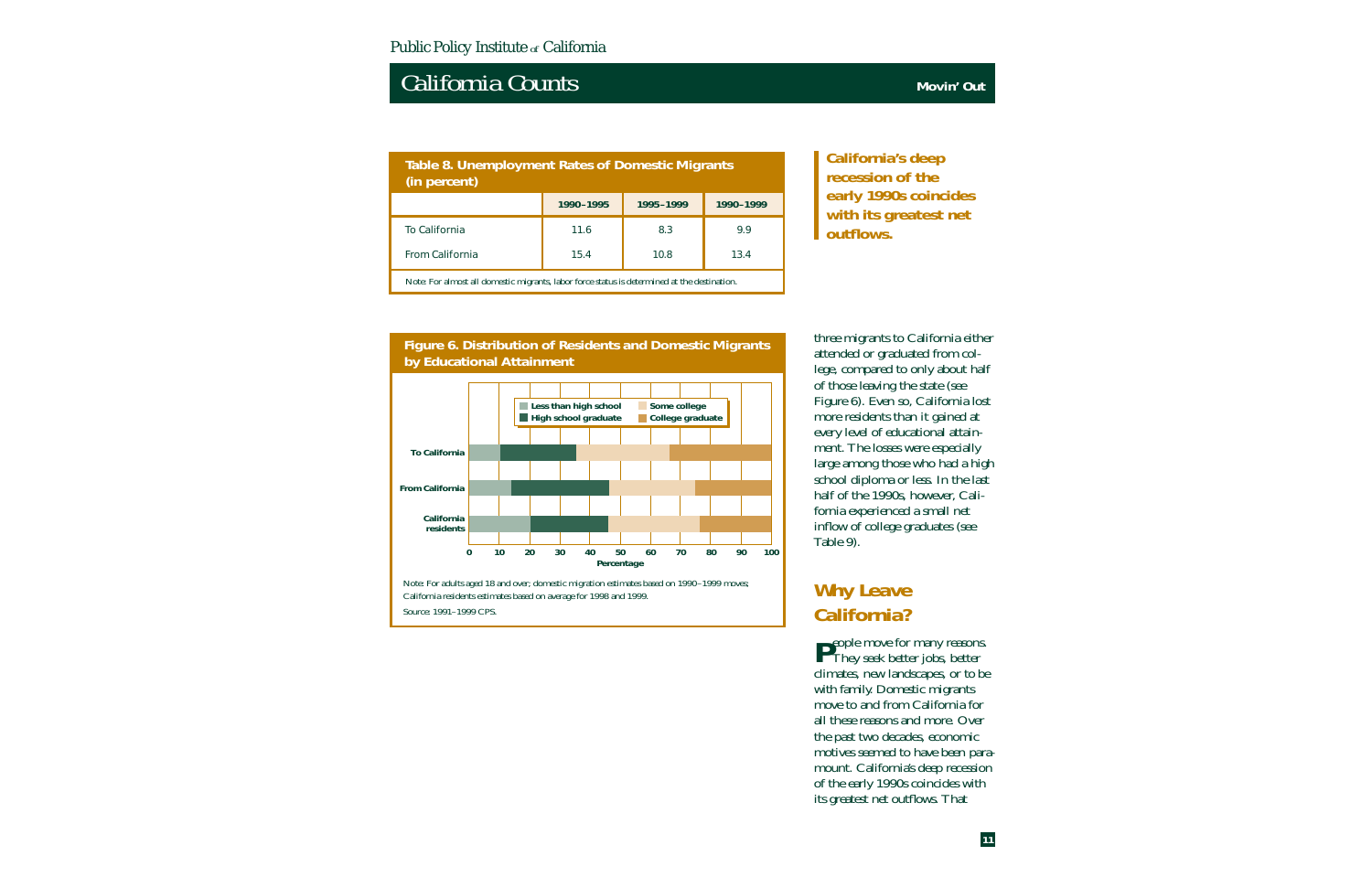**Through domestic migration, California has been able to attract labor when it is needed and to alleviate unemployment when jobs are relatively scarce.**

#### **Table 9. Net Domestic Migration Flows by Educational Attainment**

|                                                | <b>Average Annual</b>  | <b>Total</b> |              |  |
|------------------------------------------------|------------------------|--------------|--------------|--|
|                                                | 1990-1995<br>1995-1999 |              | 1990-1999    |  |
| Less than<br>high school                       | $-42,000$              | $-18,000$    | $-259,000$   |  |
| High school<br>graduate                        | $-80,000$              | $-46,500$    | $-587,000$   |  |
| Some college                                   | $-34,800$              | $-17,250$    | $-242,000$   |  |
| College graduate                               | $-18,200$              | 15,250       | $-30,000$    |  |
| All adults                                     | $-175,000$             | $-66,500$    | $-1,118,000$ |  |
| Note: Tabulations for adults aged 18 and over. |                        |              |              |  |

many of these out-migrants were young workers suggests that economic concerns, particularly the availability of jobs, were central to their decisions to leave the state. The relatively high cost of living in California may have been another economic consideration. For the small but not insignificant share of elderly out-migrants, other western states may have offered California's amenities but with less congestion and a lower cost of living.

Net domestic migration flows over the last two decades track the unemployment rate differential between California and the rest of the United States (see Figure 7). When California's unemployment rate approximates the rate in the rest of the nation, the state tends

to experience net inflows of domestic migrants. However, net outflows have been large when the unemployment rate is substantially higher in California than elsewhere, as was the case in the early 1990s. Through domestic migration, California has been able to attract labor when it is needed and to alleviate unemployment when jobs are relatively scarce.

### **California's Future Domestic Migration Patterns**

**W**<sup>ill</sup> California become the next demographic New York—a state that receives substantial flows of international immi-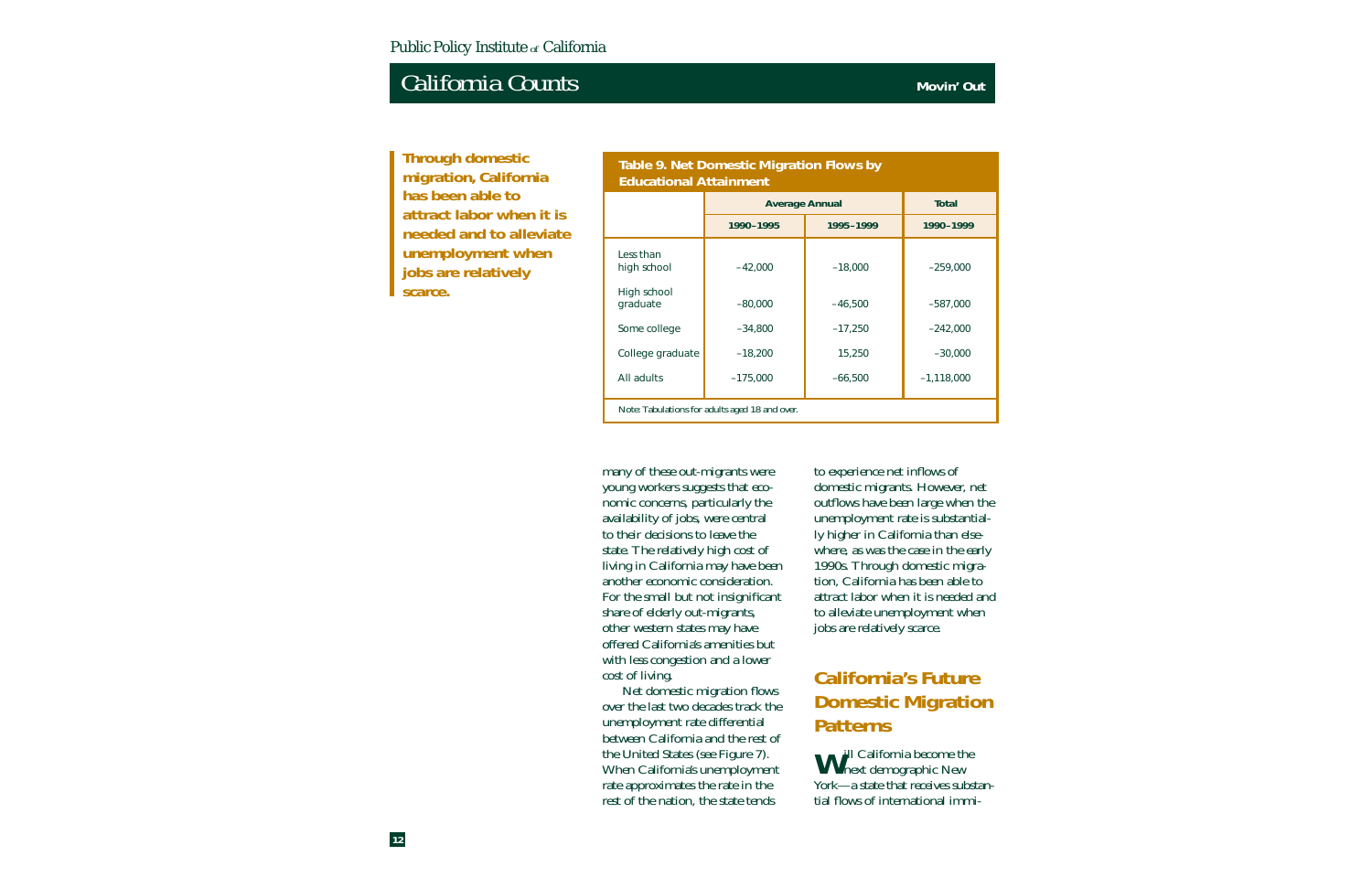grants and sends out large numbers of domestic migrants? Although California has served as a gateway to the rest of the West, it seems unlikely that California will follow New York's pattern, at least in the near future. For many decades, New York has been a net exporter of domestic migrants. So far, California has been a net exporter of domestic migrants only in the 1990s. Its largest losses occurred during the deep recession of the early 1990s (see Figure 8), and the most recent estimates suggest that the net outflow abated substantially in the late 1990s. The DOF estimates that California currently receives about as many domestic migrants as it sends out (see the text box, "Measuring Domestic Migration," on page 4).

With respect to migration patterns, a more likely scenario is that Los Angeles will come to resemble New York City but that the rest of California will not take after upstate New York, which has experienced little population growth. Movement out of Los Angeles, which felt the recession more severely than other parts of the state, drove most of California's net domestic outflows; but the rest of California has experienced rapid population growth, fueled partly by inflows from Los Angeles. Even this comparison between Los Angeles and New York City may overstate their demographic similarities. Unlike New York City, Los Angeles has



**Figure 8. Net International Immigration and Net Domestic Migration for California and New York in the 1990s**

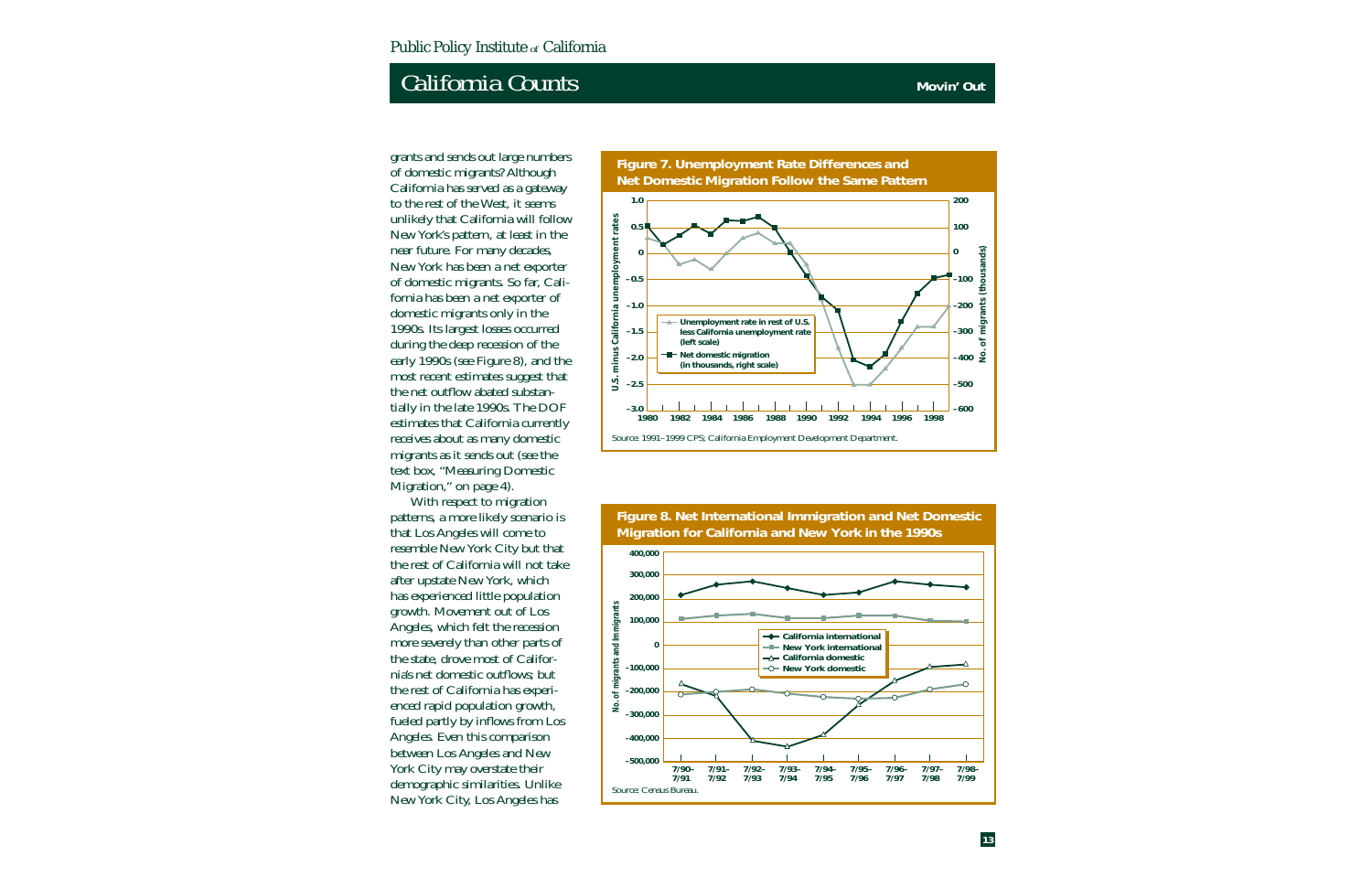**The state's demographic future may lie somewhere between its history in the more distant past and that of the 1990s.**

continued to grow substantially as net domestic outflows are more than offset by international immigration and natural increase. When Los Angeles recovers fully from the recession—its unemployment rates are still substantially higher than those in the rest of the country—net domestic migration could once again become positive.

The state's demographic future may lie somewhere between its history in the more distant past and that of the 1990s. The huge domestic flows to California during the 1950s and early 1960s are unlikely to be repeated as the nation ages (older people are less likely to move) and international immigrants satisfy a large portion of California's labor needs. The large outflows of the early 1990s probably will not be repeated either, as the recession of the early 1990s stemmed from a rare confluence of events. Even so, California's pool of potential out-migrants may be growing as Asians and especially Latinos find other parts of the country more attractive.

Although large outflows from California are unlikely to continue, they may be more likely than a return to huge inflows of the 1950s and early 1960s.

California has long benefited from domestic migration exchanges with the rest of the country. Even during the tremendous outflows of the 1990s, domestic migrants to California tended to be more highly skilled than those who left the state. Regardless of the direction of net domestic migration flows, this pattern is unlikely to change. California continues to attract a broad range of international immigrants, both legal and unauthorized, many with very high levels of education and many more with very little. Within the United States, California discourages those who are unlikely to succeed in a high-cost, mostly urban economy. California's demographic profile differs from New York's, but the two places may have something in common: If you can make it here, you can make it anywhere. ◆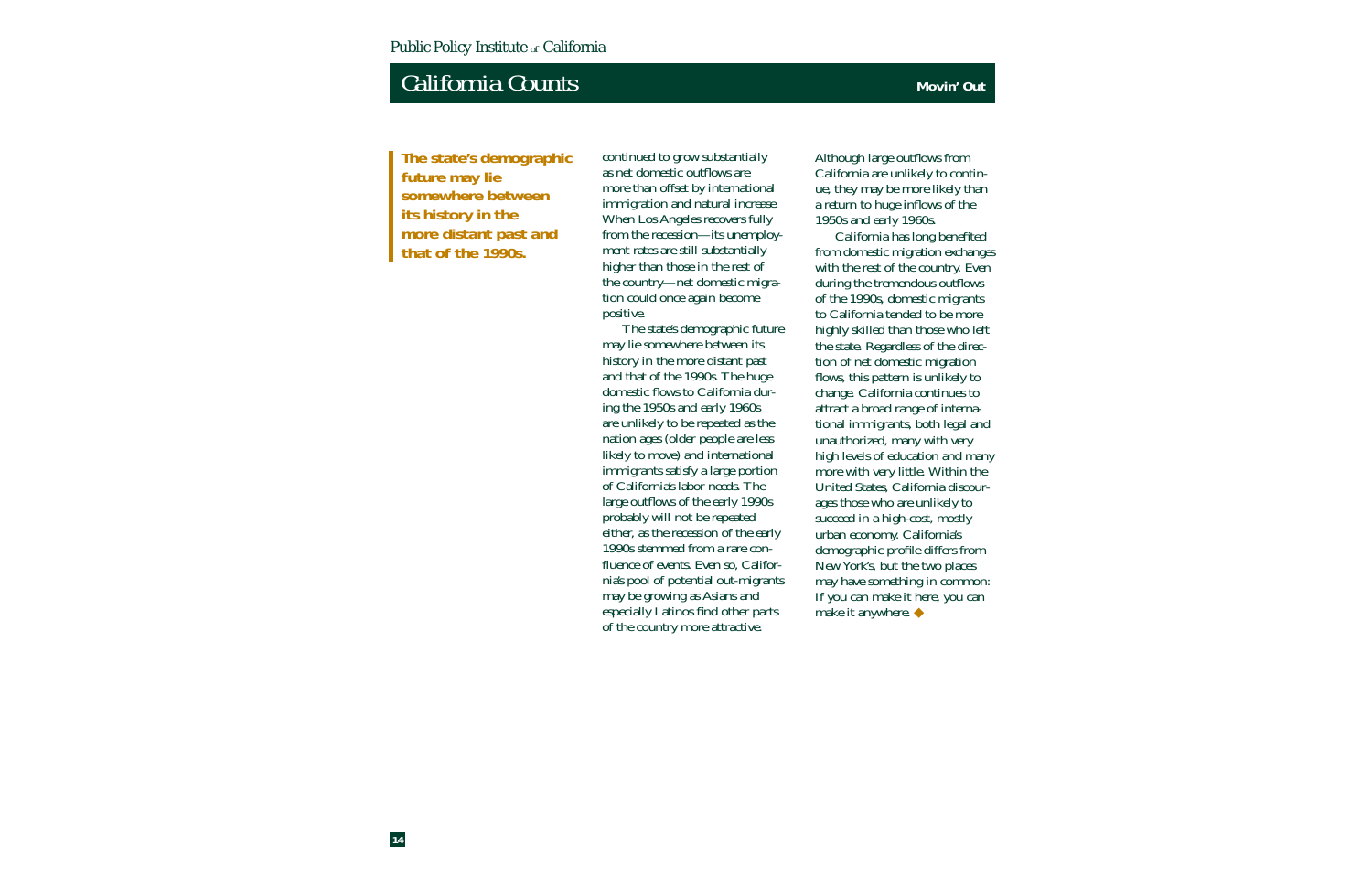# **California Counts Counts Counts Counts Movin' Out**

California Department of Finance, Demographic Research Unit. 2000. *Historical State Population Estimates with Components of Change and Crude Rates*. http://www.dof.ca. gov/html/Demograp/drupubs.html.

California Employment Development Department. 2000. *"California Employment Data: Civilian Labor Force and Employment (household survey)."* http://www.dof.ca. gov/html/fs\_data/LatestEconData/FS\_Employment.htm.

*Current Population Surveys, March 1991–March 1999* (machine readable data files)/Conducted by the Bureau of the Census for the Bureau of Labor Statistics. 1991–1999. Washington, D.C.: The Bureau of the Census (producer and distributor).

Frey, William, and Kao-Lee Liaw. April 1999. "The Out-Migration of Older Non-Native Californians: Will the "Revolving Door" Continue?" *Working Papers of the Public Policy Institute of California*.

Frey, William H. 1993. *Interstate Migration and Immigration for Whites and Minorities, 1985–90: The Emergence of Multi-Ethnic States*. Research Report No. 93-297. Ann Arbor: University of Michigan Population Studies Center.

Johnson, Hans P. 1996. *Undocumented Immigration to California: 1980–1993*. San Francisco, CA: Public Policy Institute of California.

Johnson, Hans P., and Richard Lovelady. 1995. "Migration between California and Other States: 1985–1994." California Research Bureau, California State Library.

U.S. Bureau of the Census. 1997. Methodology for Estimates of State and County Total Population. 1/10/97 revision. http://www.census.gov/population/methods/stco.txt.

U.S. Bureau of the Census. 1999. "State Population Estimates and Demographic Components of Population Change: Annual Time Series, April 1, 1990 to July 1, 1999." Report ST-99-7. http://www.census.gov/population/estimates/state/st-99-7.txt.